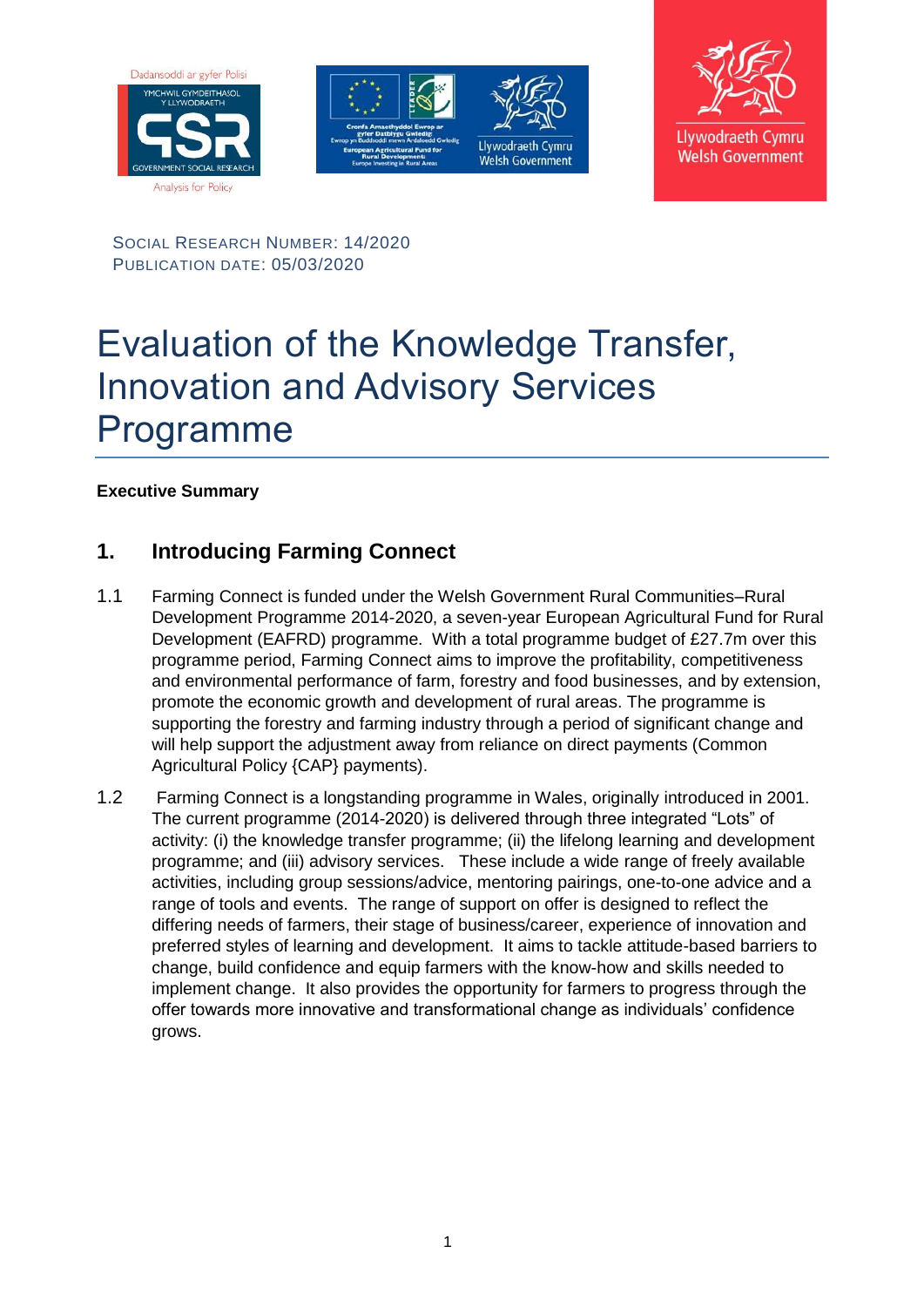## **2. The Evaluation**

- 2.1 SQW, with Arad and our agricultural expert Martin Collison, has been commissioned to undertake an evaluation of the Knowledge Transfer, Innovation and Advisory Services Farming Connect Programme (2014-2020), known as Farming Connect. This report presents findings from the first phase of evaluation; a second evaluation report will be produced in Spring 2020.
- 2.2 The focus of the evaluation is three-fold: first, to assess the effectiveness and efficiency of implementation; second, to gather evidence on the nature and scale of outcomes achieved to date, the extent to which these are additional (and would not have been achieved otherwise) and address the original aims and objectives of the programme; and third, to learn what works (and why) to inform ongoing delivery and the design of future programmes.
- 2.3 A largely qualitative approach to the evaluation, in line with the original Specification for the study from the Welsh Government, This has involved a review of programme documentation and analysis of monitoring data, 18 in-depth consultations with governance, management and delivery staff at the Welsh Government, Menter a Busnes (MaB) and Lantra, and C10 consultations with wider stakeholders. We have also held four regional focus groups with beneficiaries and a series of 13 in-depth case studies, which involved detailed consultations with delivery staff and around five beneficiaries involved in each activity. The case studies will be longitudinal, and so beneficiaries will be revisited next year to track their ongoing journeys through Farming Connect and whether anticipated outcomes have been realised.

### **3. Summary of key findings**

3.1 In the paragraphs that follow, we summarise the key findings from this first phase of the evaluation against our original research questions.

#### **What activities have been delivered to date, compared to expectations?**

3.2 Overall, the programme has performed well in terms of engagement, and specifically the volume of farmers involved and activities delivered. The programme is "well known", "trusted" and "well respected" across Wales, and the longevity and continuity of Farming Connect has been important in this respect. Good progress has been made against output targets to date across all three "Lots". Some targets have already been exceeded, including mentoring, demonstration network events, discussion groups and one-to-one surgeries, group advice and the proportion of discussion groups benchmarking. Targets for factsheets, technical articles and press notices have already been exceeded by double or more. However, progress towards management exchange targets has been slower.

#### **How intensively do farmers engage with the programme and progress through the offer, and what drives this?**

3.3 Nearly 20,000 individuals had registered with Farming Connect by December 2018. At the time of writing, just over two-thirds (69%) of registered individuals had actually engaged with the support available. However, the majority of these have only engaged with activities under one of the "Lots" and very few have engaged with activities under all three "Lots". Consultation feedback also suggested that a smaller group of beneficiaries are engaged intensively with multiple aspects of the programme and progress through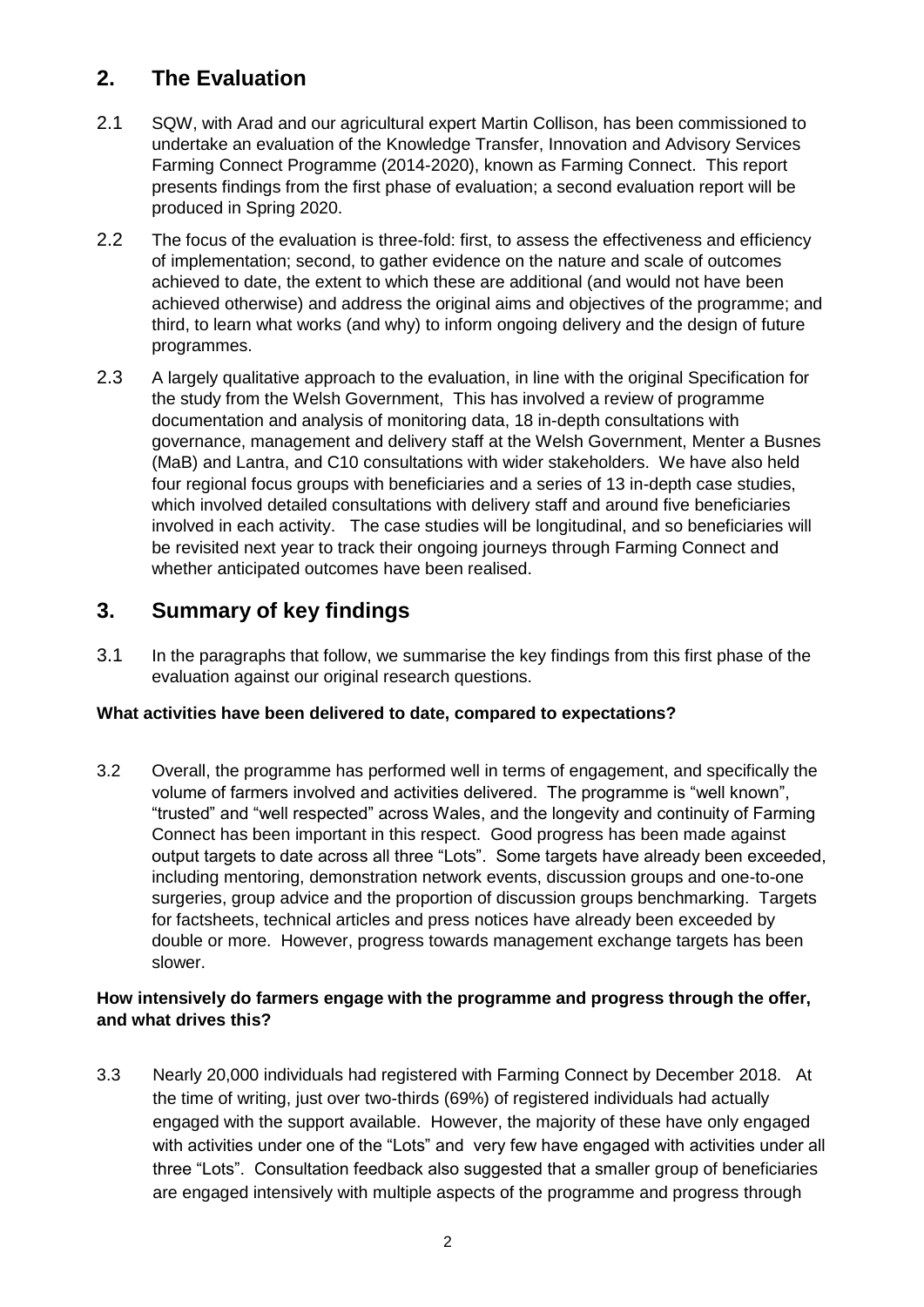the offer as they become more confident and ambitious. However, for many, engagement with the offer can be relatively narrow and/or light touch. In part this is due to the time constraints of farmers, but navigating the offer and knowing where to go next after receiving support from one aspect of the programme appears to be an issue for many. Development Officers have played a key role in facilitating some farmers' journeys through Farming Connect, but this is often down to the farmers themselves to navigate and many found this a challenge. Beneficiaries expressed frustration with the lack of a single point of contact within the programme and difficulties in navigating the website (even for those who are very IT literate)<sup>1</sup>. Both farmers and external stakeholders suggested there was scope to provide more "personalised" and "holistic" support through the customer journey to better integrate Farming Connect activities. Crucially, it was argued that Farming Connect needed to develop "*a true package of support*" for beneficiaries (combining knowledge, skills and investment) in order to deliver real impact and the "step change" needed in the sector.

#### **How effectively and efficiently is the programme being delivered, managed and governed?**

- 3.4 Farming Connect adopts a multi-pronged approach to promotion, using a variety of materials and mechanisms that reflect the diversity of the target market. Its social media presence has a strong and growing following, allowing farmers to access knowledge/advice at a time that suits them. Development Officers' presence in the local community is seen as critical to facilitate access to the programme, and expanding the eligibility criteria and introducing attendance at events as a pre-requisite to grant support have helped to widen reach. Widening engagement remains a challenge for the programme, but some external stakeholders and beneficiaries questioned whether this should continue to be the aim (or whether intensifying support where there is potential for real change should be the priority). That said, consultees suggested there is scope to utilise partner and intermediary networks more effectively, enlist beneficiaries who are seen as "key influencers" to promote the programme, and tailor and target marketing materials more effectively.
- 3.5 Farmers needs are assessed at the outset in a number of ways in order to signpost to the most appropriate support. Again, Development Officers play a key role in this, through informal discussion with farmers in their community. Some activities within the programme also assess need, although this tends to be narrowly focused on the specific issue in question. Personal Development Plans have not been particularly effective – too often, they are seen as a "tick box exercise" to access training rather than a more rounded assessment of needs, and we found that these are rarely revisited by farmers. The PDP process was said to have worked better where the form was completed and revisited with support from a facilitator.
- 3.6 Across the Farming Connect activities, there are a number of features that have worked well to date, including self-help and action learning approaches, encouraging

 $\overline{a}$ 

<sup>1</sup> It is important to note that Farming Connect does have a single point of contact in the Farming Connect Service Centre, and the BAS client management system allows the programme to record all enquiries and conversations with farmers in order to allow consistency. That said, each farmer is not allocated a single person to liaise with throughout their journey, for example, via an account management type approach.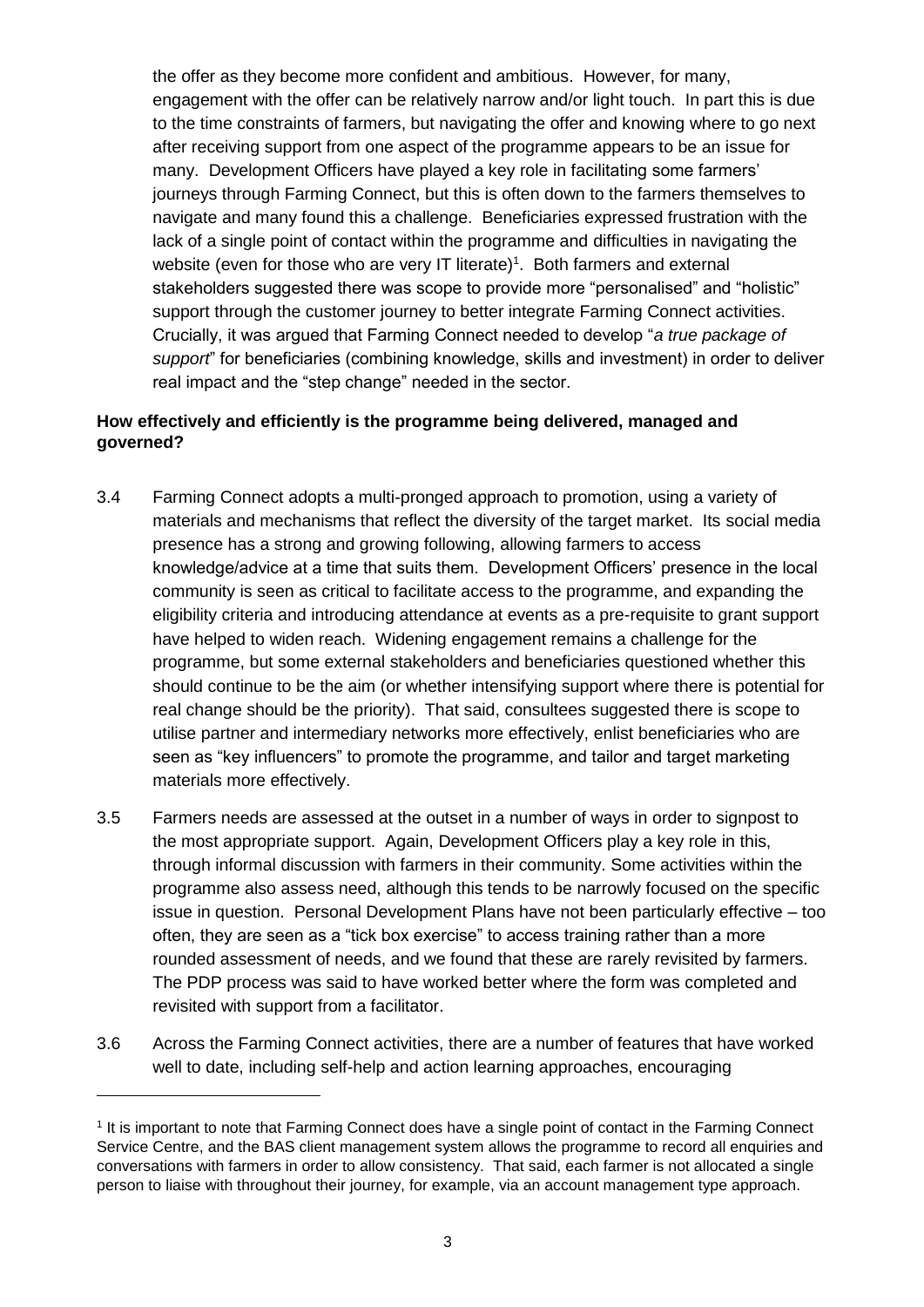beneficiaries to self-define goals to ensure a close fit with their needs and ownership of the process, practical, farm-based learning and peer-to-peer support, and flexibility to adapt the focus of an activity in response to changing conditions and to suit the working patterns of those involved. The combination of group support *and* 1-2-1 bespoke/confidential advice has also been important, alongside activities that address *what* needs to change and *how* this can be done. Facilitators in group activities play a key role in providing structure, momentum and (where necessary) challenge to ensure that beneficiaries move forward, alongside input from high quality and "trusted" advisors/speakers to provide inspiration and expertise. Some of the more intensive activities are delivered through competitions rather than open access and, whilst this approach is not appropriate for all aspects of Farming Connect, this approach does appear to secure strong commitment to the support and subsequent change. Benchmarking activities have also been very helpful in helping farmers to understand how their practices impact upon their financial performance, which is a key driver of change in behaviour. Again, benchmarking appears to be most effective where undertaken in discussion with peers or facilitators.

- 3.7 There have been some delivery challenges, including reported variability in the quality and consistency of facilitators/advisers (especially in relation to signposting/wrap around support), the capacity of Development Officers, the use of training application windows, and managing the use of "time limited" support. Consultees also suggested there may be missed opportunities for farmers who want to push ahead, with more inspirational and advanced activities and clear pathways for the most progressive farmers.
- 3.8 Finance was highlighted as a key gap in the current Farming Connect offer and, as discussed below, lack of capital was identified as one of the most important barriers to implementation. Specifically, consultees argued that a flexible and accessible fund for farmers to test and implement new/innovative ideas would help to facilitate more substantial change in the sector<sup>2</sup>. Whilst the new Farm Business Grant<sup>3</sup> is helpful, consultees raised concerns around the scale, timing and focus of the funding available through this mechanism.
- 3.9 There is also some concern that Farming Connect is "taken for granted" by many in the sector, with take-up driven by the presence of free support rather than a real need/motivation to change (and as a consequence, some argue this reduces the programme's impact). Also, there is evidence to suggest a minority of beneficiaries would have paid privately for advice or training, but were re-directed to free/subsidised support, particularly where regulatory change is on the horizon. But we also found examples where Farming Connect has encouraged farmers to prepare for these changes more quickly than would otherwise have been the case (see findings on additionality below).
- 3.10 In terms of management, the arrangements in place appear to be working effectively. The day-to-day delivery is managed well by MaB and Lantra in close liaison with the Welsh Government. MaB and Lantra place a strong emphasis on feedback and continual improvement to maximise the effectiveness of Farming Connect in real time.

 $\overline{a}$ 

<sup>2</sup> Note, the European Innovation Partnership (EIP-Agri) is available for groups of farmers to test and implement new/innovative ideas as part of a collaborative project.

<sup>3</sup> Note, this is separate to the Farming Connect programme.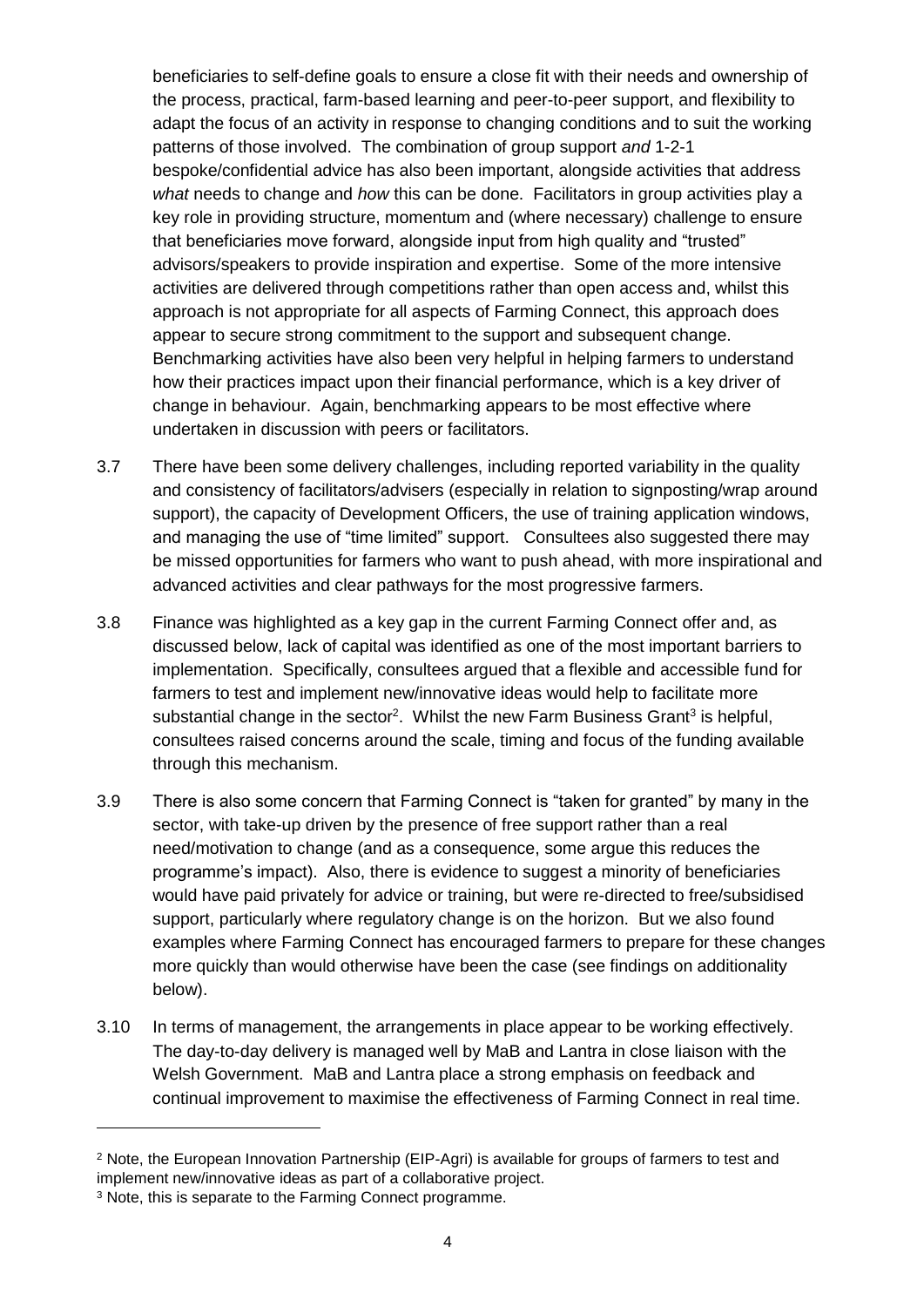However, the lack of strategic and external, industry-led strategic challenge and input to the design and delivery of Farming Connect was a concern shared by many consultees, particularly given the pace at which the sector needs to change.

#### **To what extent are changes implemented on farms, leading to intended outcomes and impacts?**

- 3.11 Overall, Farming Connect plays a crucial role in creating the "foundations for change", with a substantial impact on personal outcomes – such as changes in mindsets, attitudes, confidence and ambition - evident across many of the activities reviewed in detail for this evaluation. Farming Connect also has a (recognised but often underappreciated) impact on the mental health of farmers, by helping to identify clear and affordable solutions to issues that had caused considerable stress and anxiety.
- 3.12 In terms of implementation, for many farmers, the support is leading to small scale, incremental changes over a period of time, often through introducing more professional approaches to business management and health and environmental improvements. This incremental approach reflects the fact that many very small businesses are capacity and resource constrained, so changes need to be affordable and manageable. It may also reflect the way in which engagement with Farming Connect (and navigation of the offer) and the definition of goals within many of the activities are farmer-led. We found that these marginal gains across many aspects of the business are, on aggregate, helping to create more viable and sustainable enterprises in the longer term. In addition, for some of those involved, Farming Connect has had a more transformative impact on the business, through significantly reducing costs, diversification and new business ventures.
- 3.13 Overall, Farming Connect appears to be delivering outcomes that would not have been achieved at all, would have taken longer, been lower quality or less sustainable, in the absence of the programme. Where beneficiaries engaged with more than one aspect of the offer, it was often the combination of complementary support from different parts of Farming Connect that made the real difference to business performance, re-emphasising the importance of having a broad offer and being able to navigate it.

#### **What are the key lessons to inform ongoing delivery and design of future interventions?**

- 3.14 There was consensus across the various stakeholders and beneficiaries consulted that support to help the farming sector adapt and remain competitive will become even more critical in the immediate future and beyond, and that the current programme provides a strong, and widely appreciated, platform for this. The findings of this evaluation do, however, raise some questions that we believe the Welsh Government and partners should consider in the design of future programmes.
	- First, there is scope and evident demand from some farmers to introduce more inspirational ideas and external challenge into the programme to really drive new thinking. This raises a strategic question for around the balance between peer-topeer, beneficiary-led and externally-led knowledge development in the design and delivery of this type of programme.
	- Second, strategic industry input into design and delivery is essential, working closely, formally and regularly with key partners in the process. Linked to this,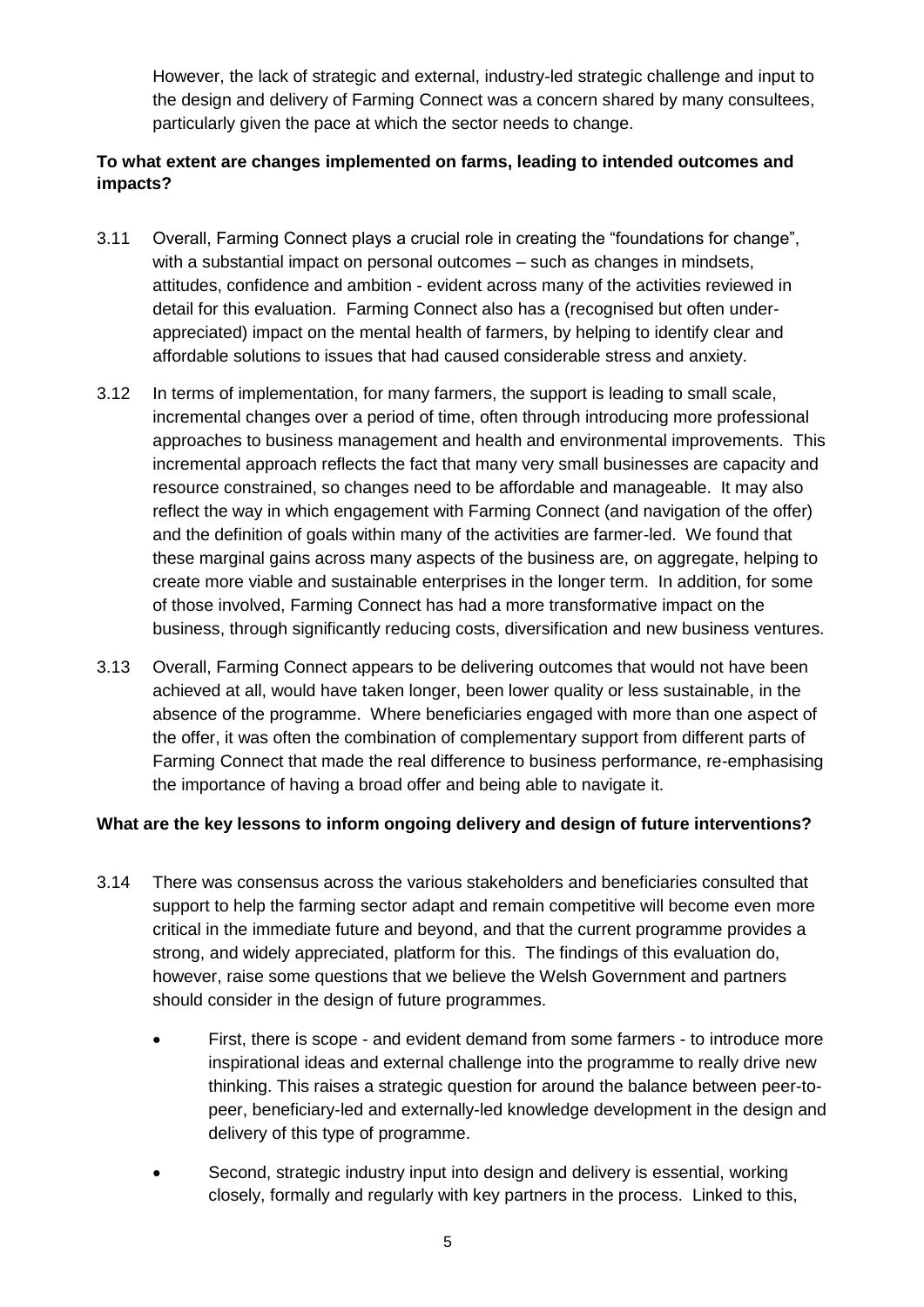there is scope to strengthen partnership working to make better use of partner networks to raise awareness/reach of the offer, disseminate knowledge further, ensure consistent messaging, and enable more effective signposting. Given demand, and the changes likely in a period of economic and institutional uncertainty, the Welsh Government might consider inviting key partners (for example, those who would have been involved in the Industrial Advisory Board) to join the SAB<sup>4</sup>, giving partners a voice and influence, but also ensuring that there is up-to-date insight from industry shaping the offer.

- Third, with limited resources, there is a strategic question as to whether the future emphasis is placed more on focused in-depth assistance rather than on quantity/reach. Whilst the rationale remains strong to raise awareness/share knowledge with the farming community as a whole, there is growing evidence to suggest that a more intensive, personalised and integrated offer for those with most potential/in most need/most willing to change may lead to greater impact overall. This will clearly have resource implications.
- Fourth, the routes to impact on the wider community (beyond those directly supported by the programme) tend to focus on marketing activity by MaB/Lantra and written materials on the website. The responsibility for dissemination by beneficiaries themselves is rarely "baked in" to the activities, although word of mouth and peer-to-peer knowledge sharing is often flagged as one of the most effective mechanisms for this sector. There may be scope, for example, for farmers who receive more intensive support to be explicitly required to help disseminate what they have learned to other farmers. In effect, the programme would be "buying in" spillovers as part of the offer.
- 3.15 These issues will be explored further in the next phase of the evaluation, alongside a greater emphasis on outcomes and impact as this programme draws to an end.

 $\overline{a}$ 

<sup>4</sup> Correct at the time of the research. However, since then such partners have been invited.